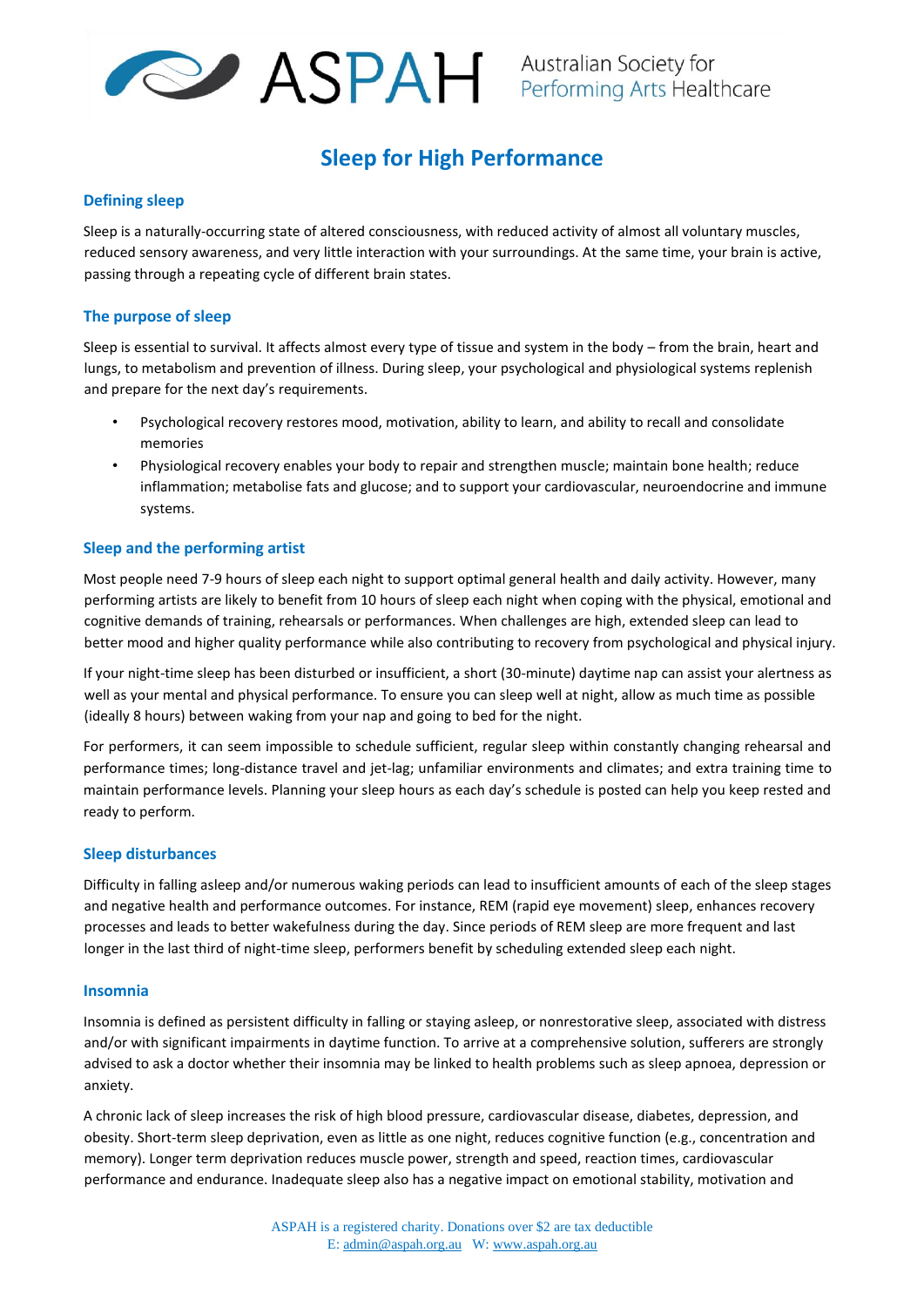# **ASPAH** Australian Society for

feelings of stress, while increasing the perception of pain and lowering performance levels in athletes and performing artists. However, research is now producing effective, low-cost remedies.

## **Solutions for sleep disturbances and insomnia**

## **A. Cognitive Behaviour Therapy-Insomnia** (known as CBTI, CBTi, CBT-I or CBT-I)

Extensive research shows that Cognitive Behaviour Therapy is the most effective treatment for sleep disturbances and insomnia – as effective as medication in the short term but with continued beneficial effects in the longer term. CBTI training may include stimulus control, sleep restriction, relaxation training and biofeedback, cognitive control and/or individualised sleep hygiene. You can attend CBTI sessions individually or in a group. However, safe, high quality CBTI training is also delivered through the Internet. Many of these are PDF or MP3 based, most include sleep diaries, and some include personal email contact with a therapist. See the websites on page 3.

# **B. Sleep Hygiene**

Sleep hygiene has long been the traditional first-step treatment for sleep problems. Current research suggests that different elements of sleep hygiene are effective for different individuals, so the focus should be on finding which help improve your sleep. The general sleep hygiene guidelines for performers are:

- 1. Schedule enough sleep (usually 7-10 hours) to ensure you wake refreshed and ready for the day ahead
- 2. Maintain consistent times for going to sleep and waking up
- 3. Relax before going to bed (e.g. possibly with a warm bath or light reading).
- 4. Maintain the room temperature around 19-21°C
- 5. Make sure your bed is comfortable and your bed-clothes will not overheat you
- 6. Sleep in a dark, quiet environment.

Although a performer's life can present its own challenges to healthy sleep routines, you do have some control over the following additional factors that can interfere with good sleep.

- 1. Jetlag: Reset your body clock by spending time outside during daylight hours
- 2. Napping: Avoid napping during the 8 hours before going to bed
- 3. Stimulants: Avoid caffeine, nicotine and alcohol before going to bed
- 4. Light: Blue light is a component of daylight and many artificial light sources. Exposure to blue light signals your brain that it is daytime and you should be awake. Set TV and electronic device displays so they automatically switch to a blue light filter each evening. If your device does not have a blue light filter option such as "Night Shift", "Night Mode" or "Night Light", a variety of free apps for all devices are available online. Light globes with blue light filters include Phillips Warm White (3000K) range.
- 5. TV and electronic devices (including phones, computer games): Turn these off 30 minutes before going to bed
- 6. Mental readiness: Avoid thought-provoking conversations and exciting novels before bed-time.

### **C. Medication**

In some cases, prescribed medication can offer short term assistance with sleep problems. However, research shows that neither short-term nor medium-term (up to 6 months) medication leads to long-term resolution of sleep problems. On the other hand, risks of continued medication include tolerance, dependence, residual daytime effects, cognitive and psychomotor impairment, withdrawal symptoms, and interaction with other substances. The role of overthecounter medications is seen as limited.

If the above information does not help you reduce your insomnia, your doctor may be able to diagnose and treat any underlying health issues. Your mood, your physical condition and your performance will show the benefit.